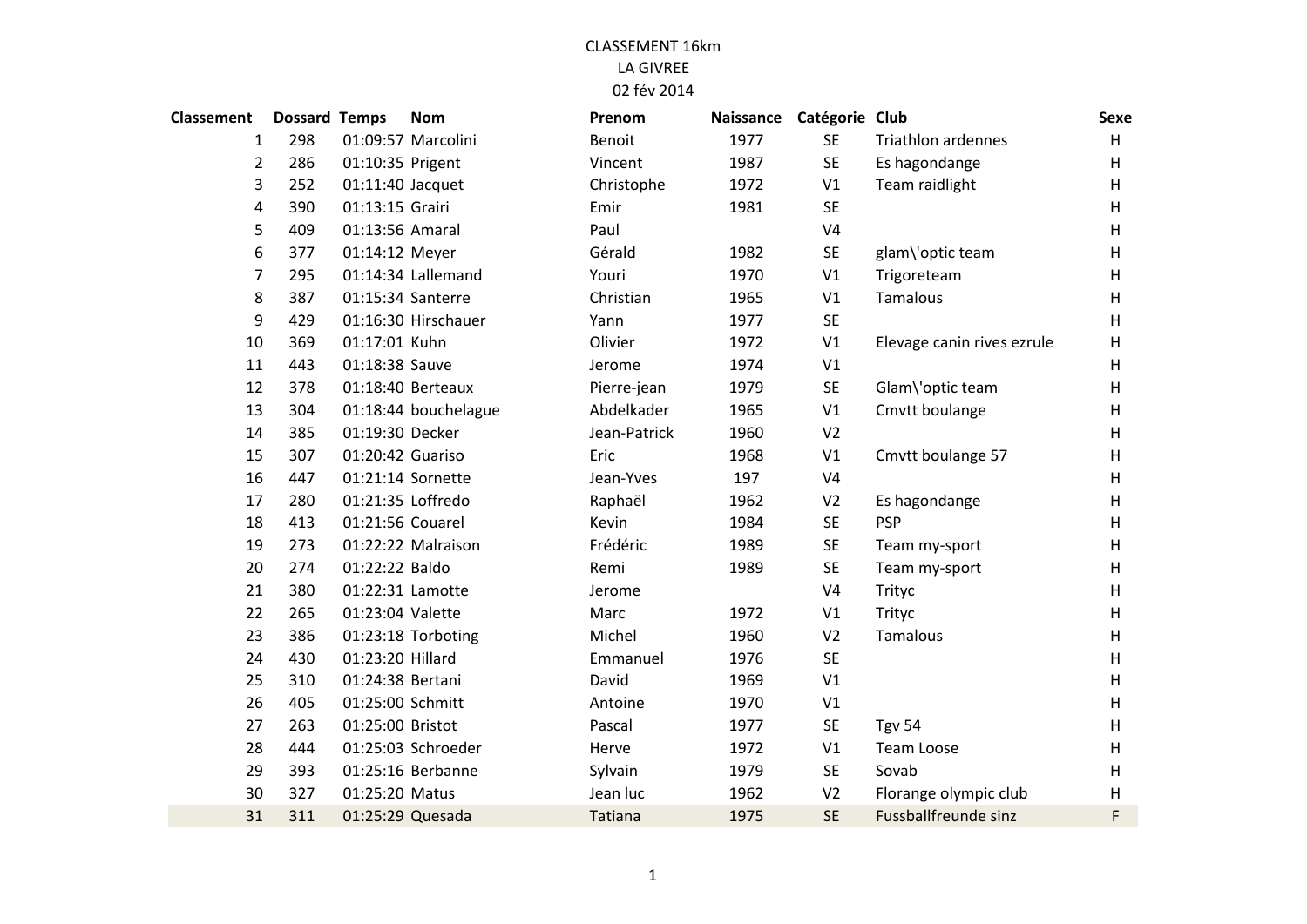| 32 | 352 | 01:25:33 Szevo                | Guillaume      | 1984 | <b>SE</b>      |                       | H                         |
|----|-----|-------------------------------|----------------|------|----------------|-----------------------|---------------------------|
| 33 | 341 | 01:25:38 Francois raketamanga | Armand         | 1991 | <b>SE</b>      | C.o.piennes           | H                         |
| 34 | 410 | 01:25:44 Henner               | Eric           | 1974 | V1             |                       | $\sf H$                   |
| 35 | 339 | 01:25:49 Larbre               | David          | 1970 | V1             |                       | $\sf H$                   |
| 36 | 422 | 01:25:52 Delrio               | Jose-Manuel    | 1964 | V <sub>2</sub> |                       | H                         |
| 37 | 379 | 01:25:57 Mignosi              | Jean françois  | 1957 | V <sub>2</sub> | Oms herserange        | $\sf H$                   |
| 38 | 425 | 01:27:02 Grethen              | Dominique      | 1967 | V1             |                       | $\boldsymbol{\mathsf{H}}$ |
| 39 | 261 | 01:27:19 Cichetti             | Emmanuel       | 1976 | <b>SE</b>      |                       | H                         |
| 40 | 285 | 01:28:09 Gremy                | Lionel         | 1973 | V1             | Cmvtt boulange        | $\sf H$                   |
| 41 | 432 | 01:28:23 Friscker             | Xavier         | 1977 | <b>SE</b>      |                       | H                         |
| 42 | 283 | 01:28:44 Bandel               | <b>Nicolas</b> | 1987 | SE             | Es hagondange         | $\sf H$                   |
| 43 | 290 | 01:29:02 Debreil              | Eric           | 1963 | V <sub>2</sub> |                       | $\sf H$                   |
| 44 | 276 | 01:29:27 Schumacher           | <b>Steve</b>   | 1973 | V1             |                       | H                         |
| 45 | 333 | 01:29:44 Bovi                 | <b>Nicolas</b> | 1985 | <b>SE</b>      |                       | H                         |
| 46 | 446 | 01:29:45 Luthun               | Jimmy          | 1979 | <b>SE</b>      |                       | $\sf H$                   |
| 47 | 445 | 01:29:49 Agnes                | Alain          | 1971 | V1             |                       | $\sf H$                   |
| 48 | 419 | 01:29:54 Eder                 | Wilfrio        | 1963 | V <sub>2</sub> |                       | $\sf H$                   |
| 49 | 421 | 01:29:55 De Luca              | Yves           | 1961 | V <sub>2</sub> |                       | H                         |
| 50 | 335 | 01:30:08 Ettinger             | Rémy           | 1976 | SE             | Trityc                | H                         |
| 51 | 433 | 01:30:36 Wawrzipniach         | Stéphane       | 1977 | <b>SE</b>      |                       | $\sf H$                   |
| 52 | 392 | 01:30:41 Czabanski            | David          | 1971 | V1             |                       | $\boldsymbol{\mathsf{H}}$ |
| 53 | 343 | 01:30:43 Jerome               | Franck         | 1973 | V1             | C.o.piennes           | $\sf H$                   |
| 54 | 353 | 01:30:45 Provenzano           | Rachel         | 1978 | <b>SE</b>      | Foulées de tom        | $\mathsf{F}$              |
| 55 | 305 | 01:31:06 Sobolsky             | Serge          | 1967 | V1             | Freyming merlebach ac | H                         |
| 56 | 463 | 01:31:20 Wilette              | Herve          | 1973 | V1             |                       | H                         |
| 57 | 450 | 01:31:22 Reggianini           | Xavier         |      | V <sub>4</sub> |                       | $\sf H$                   |
| 58 | 270 | 01:31:36 Durante              | Denis          | 1980 | <b>SE</b>      |                       | H                         |
| 59 | 328 | 01:31:54 Peiffer              | Fabrice        | 1982 | SE             | Florange olympic club | H                         |
| 60 | 325 | 01:32:13 Dessauger            | Thierry        | 1965 | V1             | Florange olympic club | $\sf H$                   |
| 61 | 398 | 01:32:15 Lafarguet            | Jean-Pierre    | 1957 | V <sub>2</sub> |                       | $\sf H$                   |
| 62 | 296 | 01:32:18 Cheenne              | Remi           | 1953 | V3             | Ovs luxembourg        | $\sf H$                   |
| 63 | 254 | 01:32:20 Nicolaizeau          | Christophe     | 1966 | V1             | Caphg                 | H                         |
|    |     |                               |                |      |                |                       |                           |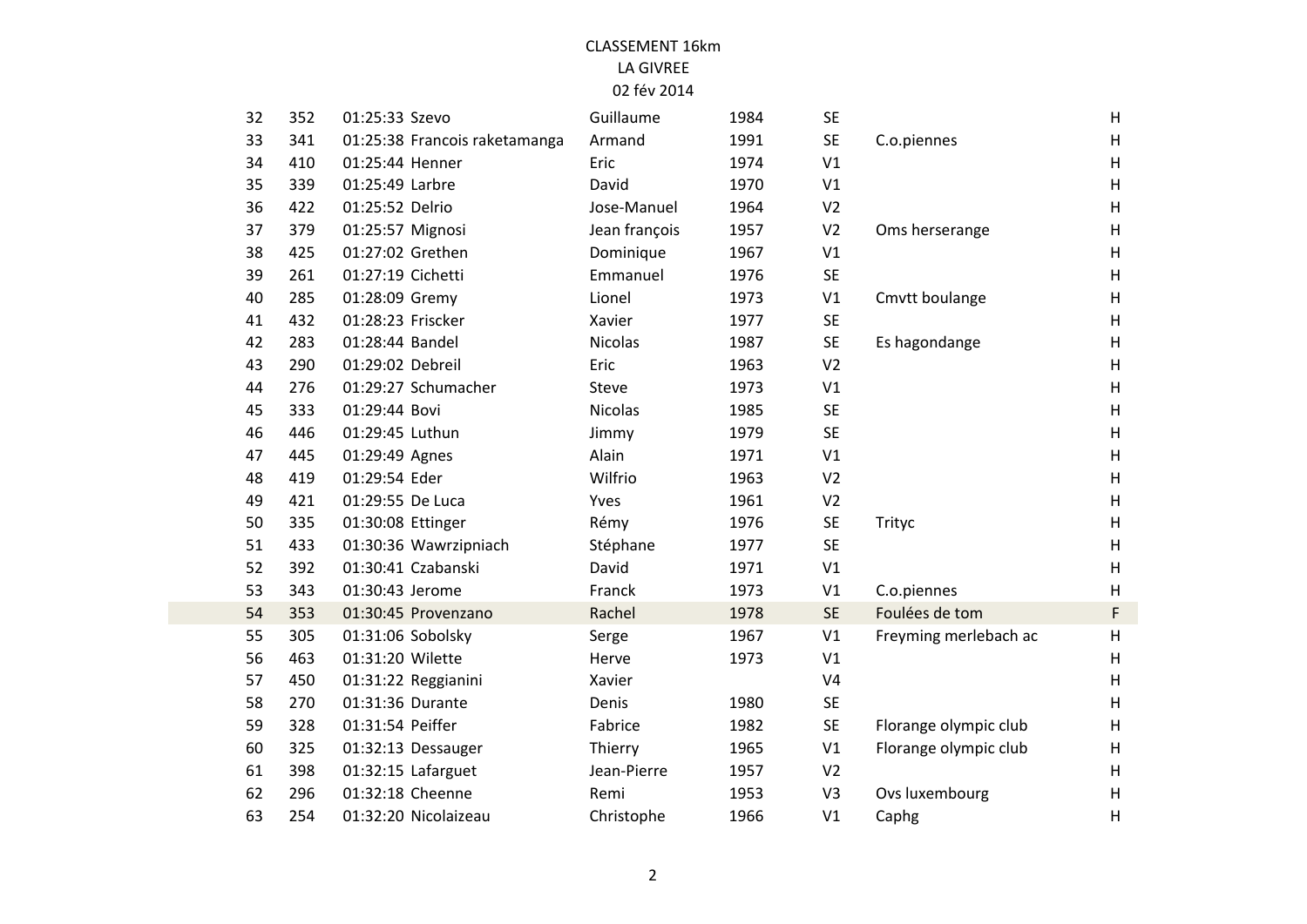| 64 | 420 | 01:32:34 Vollot   |                     | Jean-Pierre   | 1969 | V1             |                       | H                         |
|----|-----|-------------------|---------------------|---------------|------|----------------|-----------------------|---------------------------|
| 65 | 451 |                   | 01:32:41 Di Cesare  | Jean-marie    | 1965 | V1             |                       | $\mathsf H$               |
| 66 | 401 | 01:32:44 Mas      |                     | Michel        | 1968 | V1             |                       | H                         |
| 67 | 402 | 01:33:36 Casuso   |                     | Alphonse      | 1972 | V1             |                       | H                         |
| 68 | 323 | 01:33:44 Gillotot |                     | David         | 1971 | V1             | Florange olympic club | H                         |
| 69 | 266 |                   | 01:34:17 Mansouri   | Hemir         | 1962 | V <sub>2</sub> | Team-eva              | H                         |
| 70 | 407 | 01:34:43 Georg    |                     | Christian     | 1964 | V <sub>2</sub> |                       | H                         |
| 71 | 412 | 01:34:53 Slimane  |                     | Abdel         | 1951 | V <sub>3</sub> |                       | H                         |
| 72 | 284 | 01:35:10 Egullion |                     | Stéphane      | 1975 | <b>SE</b>      |                       | H                         |
| 73 | 388 | 01:35:39 Gaburro  |                     | Guy           | 1953 | V <sub>3</sub> | Tamalous              | H                         |
| 74 | 351 | 01:35:43 Ziegler  |                     | Didier        | 1982 | <b>SE</b>      |                       | $\mathsf H$               |
| 75 | 374 |                   | 01:35:50 Ambrosini  | Jérôme        | 1973 | V1             |                       | H                         |
| 76 | 275 |                   | 01:36:05 Schneider  | Armand        | 1953 | V <sub>3</sub> | E s hagondange        | H                         |
| 77 | 414 | 01:36:27 Sebaoui  |                     | Ali           | 1966 | V1             |                       | H                         |
| 78 | 376 |                   | 01:36:30 Cascinelli | Geoffrey      | 1987 | <b>SE</b>      | A <sub>2m</sub>       | $\boldsymbol{\mathsf{H}}$ |
| 79 | 361 |                   | 01:37:00 Jungmann   | Raphael       | 1973 | V1             |                       | H                         |
| 80 | 460 | 01:37:02 Bodson   |                     | David         | 1969 | V1             |                       | $\boldsymbol{\mathsf{H}}$ |
| 81 | 461 | 01:37:12 Amorelli |                     | Gino          | 1972 | V1             |                       | H                         |
| 82 | 411 |                   | 01:37:15 Mingarelli | Pierre        | 1947 | V3             |                       | H                         |
| 83 | 350 | 01:37:18 Hypolite |                     | David         | 1976 | <b>SE</b>      | Spiridon joeuf        | H                         |
| 84 | 356 | 01:38:35 Conti    |                     | Anthony       | 1984 | <b>SE</b>      |                       | H                         |
| 85 | 366 | 01:38:59 Soria    |                     | Guillaume     | 1986 | <b>SE</b>      |                       | H                         |
| 86 | 462 | 01:39:13 Moretto  |                     | Nathalie      | 1971 | V1             |                       | $\mathsf F$               |
| 87 | 465 | 01:39:17 Fabri    |                     | Pascal        | 1969 | V1             |                       | H                         |
| 88 | 367 | 01:39:19 Bironda  |                     | Eddy          | 1979 | <b>SE</b>      |                       | $\boldsymbol{\mathsf{H}}$ |
| 89 | 406 | 01:39:20 Watier   |                     | Pascal        | 1968 | V1             |                       | $\boldsymbol{\mathsf{H}}$ |
| 90 | 363 | 01:39:23 Chomel   |                     | Didier        | 1976 | <b>SE</b>      |                       | $\mathsf H$               |
| 91 | 382 |                   | 01:39:26 Leborgne   | Olivier       | 1978 | <b>SE</b>      |                       | H                         |
| 92 | 282 | 01:39:30 Maffei   |                     | Olindo        | 1963 | V <sub>2</sub> | Esh hagondange        | H                         |
| 93 | 344 | 01:39:32 Desclair |                     | Pascaline     | 1974 | V1             |                       | $\mathsf F$               |
| 94 | 345 | 01:39:44 Munoz    |                     | Jean francois | 1962 | V <sub>2</sub> |                       | $\boldsymbol{\mathsf{H}}$ |
| 95 | 294 | 01:39:59 Fabing   |                     | Alexandre     | 1992 | ES             |                       | H                         |
|    |     |                   |                     |               |      |                |                       |                           |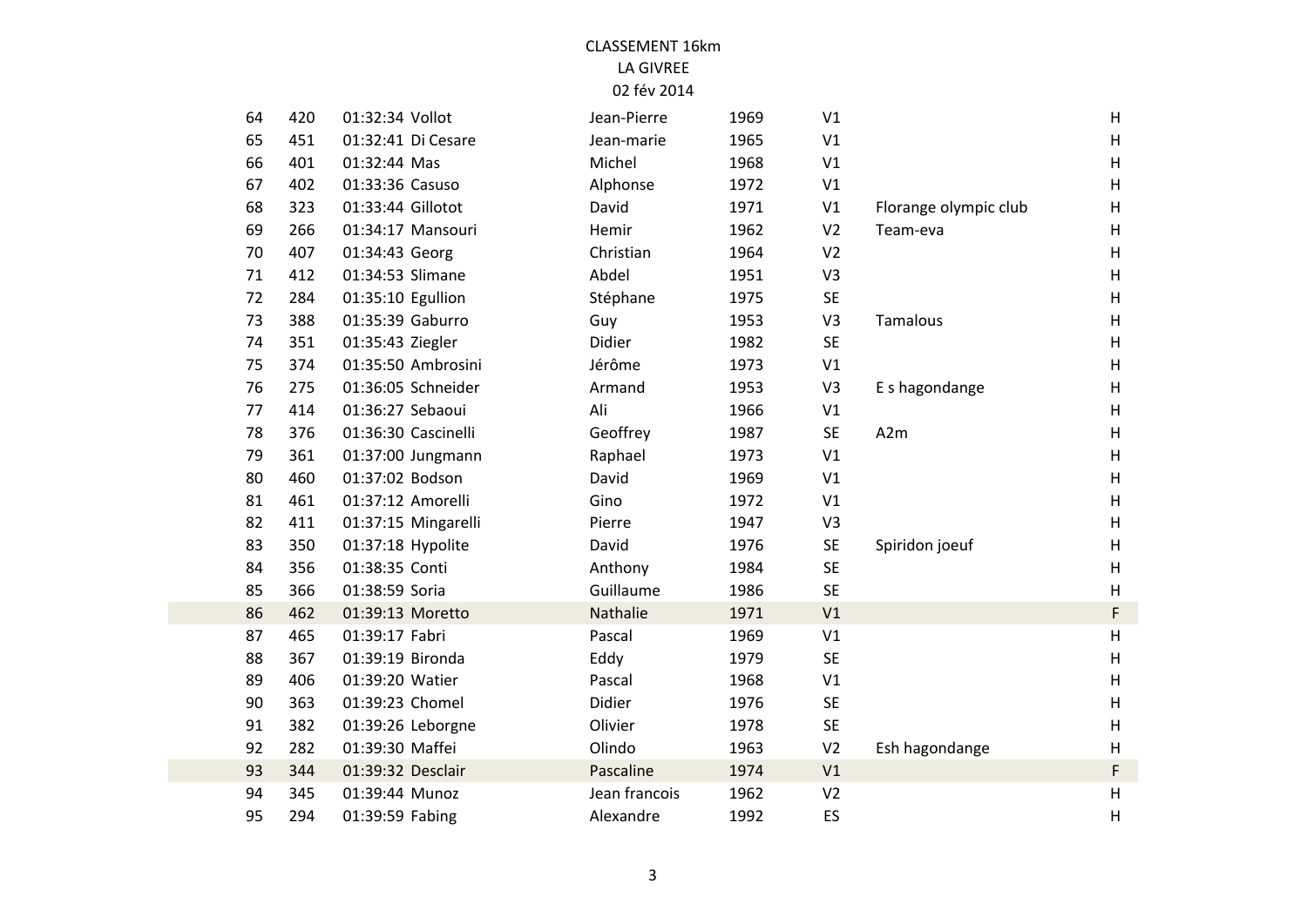| 96  | 312 | 01:39:59 Quesada     | Mathias       | 1967 | V1             | Fussballfreunde sinz      | H                         |
|-----|-----|----------------------|---------------|------|----------------|---------------------------|---------------------------|
| 97  | 288 | 01:40:19 Bick        | Frédéric      | 1971 | V1             |                           | H                         |
| 98  | 457 | 01:40:25 Moreau      | Maxime        | 1972 | V1             |                           | H                         |
| 99  | 404 | 01:40:28 Wouff       | Yves          | 1966 | V1             |                           | $\boldsymbol{\mathsf{H}}$ |
| 100 | 360 | 01:40:44 Novak       | Cyrille       | 1973 | V1             |                           | H                         |
| 101 | 342 | 01:40:49 Raketamanga | Nadine        | 1966 | V1             | C.o.piennes               | F                         |
| 102 | 383 | 01:41:00 Santerre    | Patrice       | 1962 | V <sub>2</sub> |                           | H                         |
| 103 | 400 | 01:41:16 Job         | Pascal        | 1960 | V <sub>2</sub> |                           | H                         |
| 104 | 384 | 01:41:22 Cipolat     | Robert        | 1961 | V <sub>2</sub> |                           | H                         |
| 105 | 456 | 01:41:36 Dubroux     | Michel        | 1962 | V <sub>2</sub> | Briey marathon            | H                         |
| 106 | 331 | 01:42:05 Weydert     | Claude        | 1967 | V1             | Tram erdinger alkoholfrei | H                         |
| 107 | 417 | 01:42:20 Restelli    | Eddie         | 1964 | V <sub>2</sub> |                           | H                         |
| 108 | 449 | 01:42:23 Blanchard   | Maxime        | 1979 | <b>SE</b>      |                           | H                         |
| 109 | 332 | 01:42:32 Rossitto    | Claude        | 1960 | V <sub>2</sub> |                           | H                         |
| 110 | 441 | 01:43:07 Frisine     | Simon         | 1976 | <b>SE</b>      | <b>Team Soleil</b>        | H                         |
| 111 | 454 | 01:43:09 Morieult    | Guillaume     | 1982 | <b>SE</b>      |                           | $\boldsymbol{\mathsf{H}}$ |
| 112 | 455 | 01:43:17 Morieult    | Francois      | 1978 | <b>SE</b>      |                           | $\boldsymbol{\mathsf{H}}$ |
| 113 | 346 | 01:43:27 Resl        | Perry         | 1980 | <b>SE</b>      |                           | $\boldsymbol{\mathsf{H}}$ |
| 114 | 287 | 01:43:29 Tritz       | Michel        | 1974 | V1             |                           | H                         |
| 115 | 358 | 01:43:59 Kaminski    | Philippe      | 1969 | V1             | Trityc                    | $\boldsymbol{\mathsf{H}}$ |
| 116 | 324 | 01:44:01 Tornicelli  | Gabriel       | 1965 | V1             | Florange olympic club     | H                         |
| 117 | 271 | 01:44:03 Valentini   | Jerome        | 1974 | V1             |                           | H                         |
| 118 | 322 | 01:44:24 De martin   | Marie         | 1983 | <b>SE</b>      | Spiridon joeuf            | F                         |
| 119 | 359 | 01:44:38 Sanches     | Etienne       | 1955 | V <sub>2</sub> | Spiridon joeuf lorraine   | $\boldsymbol{\mathsf{H}}$ |
| 120 | 303 | 01:44:40 Bodo        | Jean-philippe | 1970 | V1             |                           | H                         |
| 121 | 321 | 01:44:41 Dolata      | Emmanuel      | 1975 | <b>SE</b>      |                           | H                         |
| 122 | 299 | 01:45:37 Anton       | Herve         | 1952 | V3             | Metz triathlon            | H                         |
| 123 | 292 | 01:45:39 Obstetar    | Jean-jacques  | 1960 | V <sub>2</sub> | Freyming-merlebach ac     | $\boldsymbol{\mathsf{H}}$ |
| 124 | 415 | 01:46:14 Tayss       | Rabia         | 1973 | V1             | <b>FMAC</b>               | F                         |
| 125 | 291 | 01:46:16 Stoll       | Roland        | 1970 | V1             | Freyming-merlebach ac     | $\boldsymbol{\mathsf{H}}$ |
| 126 | 439 | 01:46:16 Heydel      | Christophe    | 1962 | V <sub>2</sub> | <b>Team Soleil</b>        | $\boldsymbol{\mathsf{H}}$ |
| 127 | 354 | 01:46:41 Cosin       | Jacques       | 1948 | V <sub>3</sub> |                           | H                         |
|     |     |                      |               |      |                |                           |                           |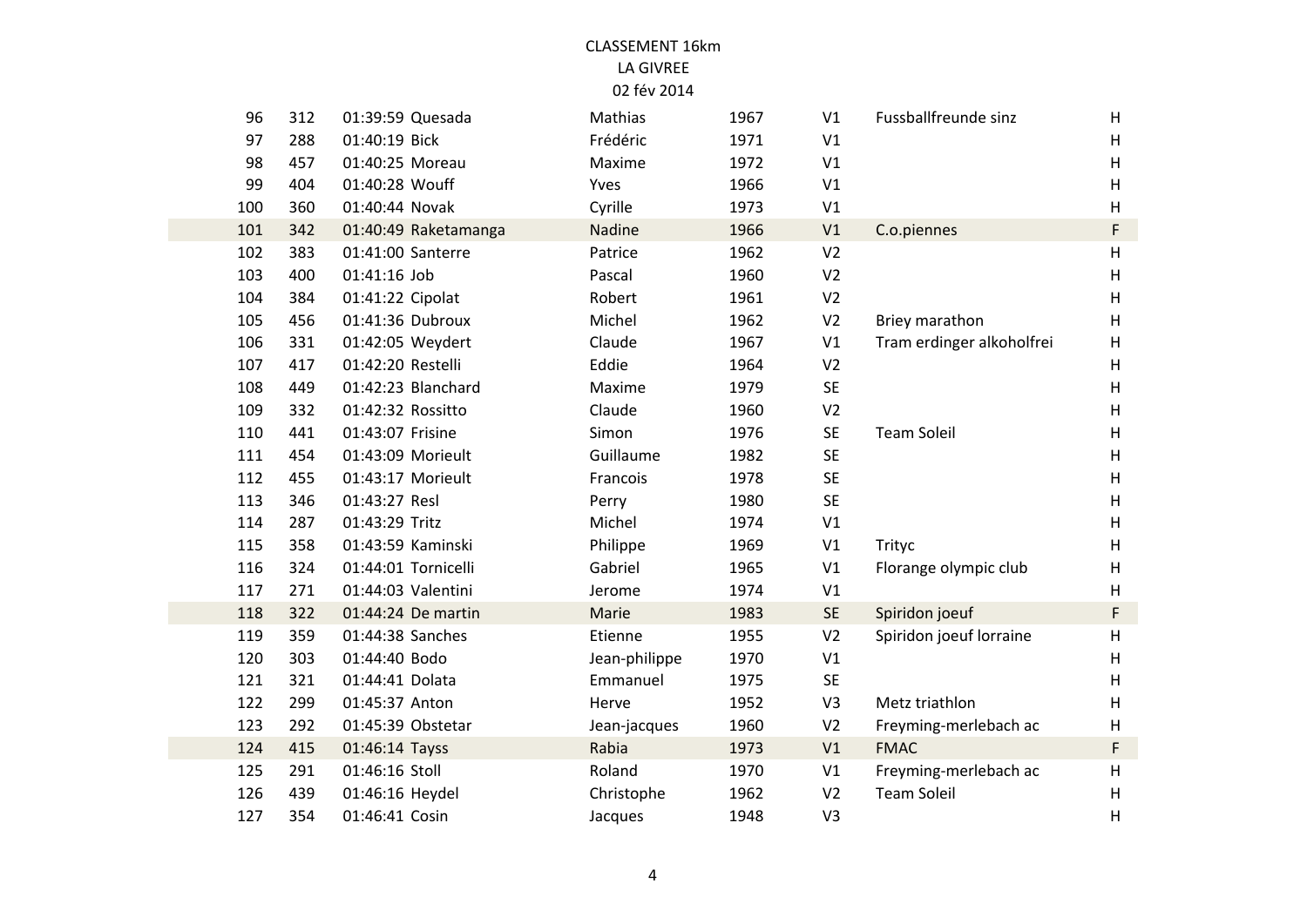| 128 | 368 | 01:47:14 Patizel   |                       | Béatrice        | 1967 | V1             | Avec/acn                    | F           |
|-----|-----|--------------------|-----------------------|-----------------|------|----------------|-----------------------------|-------------|
| 129 | 442 |                    | 01:47:45 Florentin    | Marc            | 1975 | <b>SE</b>      |                             | $\sf H$     |
| 130 | 438 | 01:48:18 Neu       |                       | Pierre          | 1972 | V1             | <b>Team Soleil</b>          | H           |
| 131 | 370 | 01:48:21 Remy      |                       | Jean-pilippe    | 1969 | V1             |                             | H           |
| 132 | 334 | 01:48:23 Simphor   |                       | Marie-cathy     | 1980 | <b>SE</b>      | Florange olympic club       | F           |
| 133 | 431 |                    | 01:48:27 Urbaniak     | <b>Bruno</b>    | 1967 | V1             | Trityc                      | H           |
| 134 | 362 | 01:48:35 Langlade  |                       | Julien          | 1978 | <b>SE</b>      |                             | H           |
| 135 | 278 | 01:49:11 Segalla   |                       | <b>Blandine</b> | 1964 | V <sub>2</sub> | Aspv                        | F           |
| 136 | 399 | 01:49:24 Brizion   |                       | Benoit          | 1974 | V1             |                             | $\sf H$     |
| 137 | 300 | 01:49:27 Parra     |                       | Victor          | 1978 | SE             | Crédit mutuel               | H           |
| 138 | 440 | 01:49:44 Lambert   |                       | Christophe      | 1960 | V <sub>2</sub> | <b>Team Soleil</b>          | H           |
| 139 | 424 | 01:49:46 Perin     |                       | Jean -Louis     | 1951 | V3             |                             | H           |
| 140 | 397 |                    | 01:50:08 Winterhalter | Morgan          | 1989 | <b>SE</b>      |                             | H           |
| 141 | 267 | 01:50:51 Durante   |                       | Gilles          | 1987 | <b>SE</b>      |                             | $\sf H$     |
| 142 | 458 | 01:51:01 Pierson   |                       | <b>Muriel</b>   | 1968 | V <sub>1</sub> |                             | F           |
| 143 | 423 | 01:51:28 Righetti  |                       | Martine         | 1953 | V <sub>3</sub> |                             | $\mathsf F$ |
| 144 | 281 | 01:51:32 Morrone   |                       | Salva           | 1969 | V1             | Es hagondange               | H           |
| 145 | 256 | 01:52:13 Gabrielli |                       | Audrey          | 1977 | <b>SE</b>      | Caphg                       | F           |
| 146 | 437 | 01:52:15 Campas    |                       | Marc            | 1973 | V1             |                             | H           |
| 147 | 391 |                    | 01:52:31 Camilletti   | Raphael         | 1982 | <b>SE</b>      |                             | $\sf H$     |
| 148 | 448 | 01:52:33 Metz      |                       | Armand          | 1981 | SE             |                             | $\sf H$     |
| 149 | 434 | 01:53:04 Willette  |                       | Jeanne          | 1975 | <b>SE</b>      |                             | F           |
| 150 | 435 | 01:53:59 Caye      |                       | Florence        | 1964 | V <sub>2</sub> |                             | F           |
| 151 | 364 | 01:54:15 Jumeau    |                       | Marie           | 1961 | V <sub>2</sub> |                             | F           |
| 152 | 302 | 01:54:16 Derelle   |                       | Michel          | 1952 | V3             | Caphg                       | H           |
| 153 | 258 |                    | 01:54:16 Gauducheau   | Arnaud          | 1975 | <b>SE</b>      | Tgv54                       | $\sf H$     |
| 154 | 418 | 01:54:46 Pinna     |                       | Severine        | 1977 | <b>SE</b>      |                             | F           |
| 155 | 394 | 01:54:55 Bigot     |                       | David           | 1971 | V1             |                             | H           |
| 156 | 464 | 01:55:03 Fabri     |                       | Samira          | 1970 | V1             |                             | F           |
| 157 | 309 | 01:55:15 Itturalde |                       | Anne marie      | 1971 | V1             | Cmvtt boulange 57           | F           |
| 158 | 403 | 01:55:19 Segoloni  |                       | Gianni          | 1964 | V <sub>2</sub> |                             | $\sf H$     |
| 159 | 319 | 01:56:16 Gläsener  |                       | Nicole          | 1966 | V1             | <b>Fussballfreunde sinz</b> | F           |
|     |     |                    |                       |                 |      |                |                             |             |